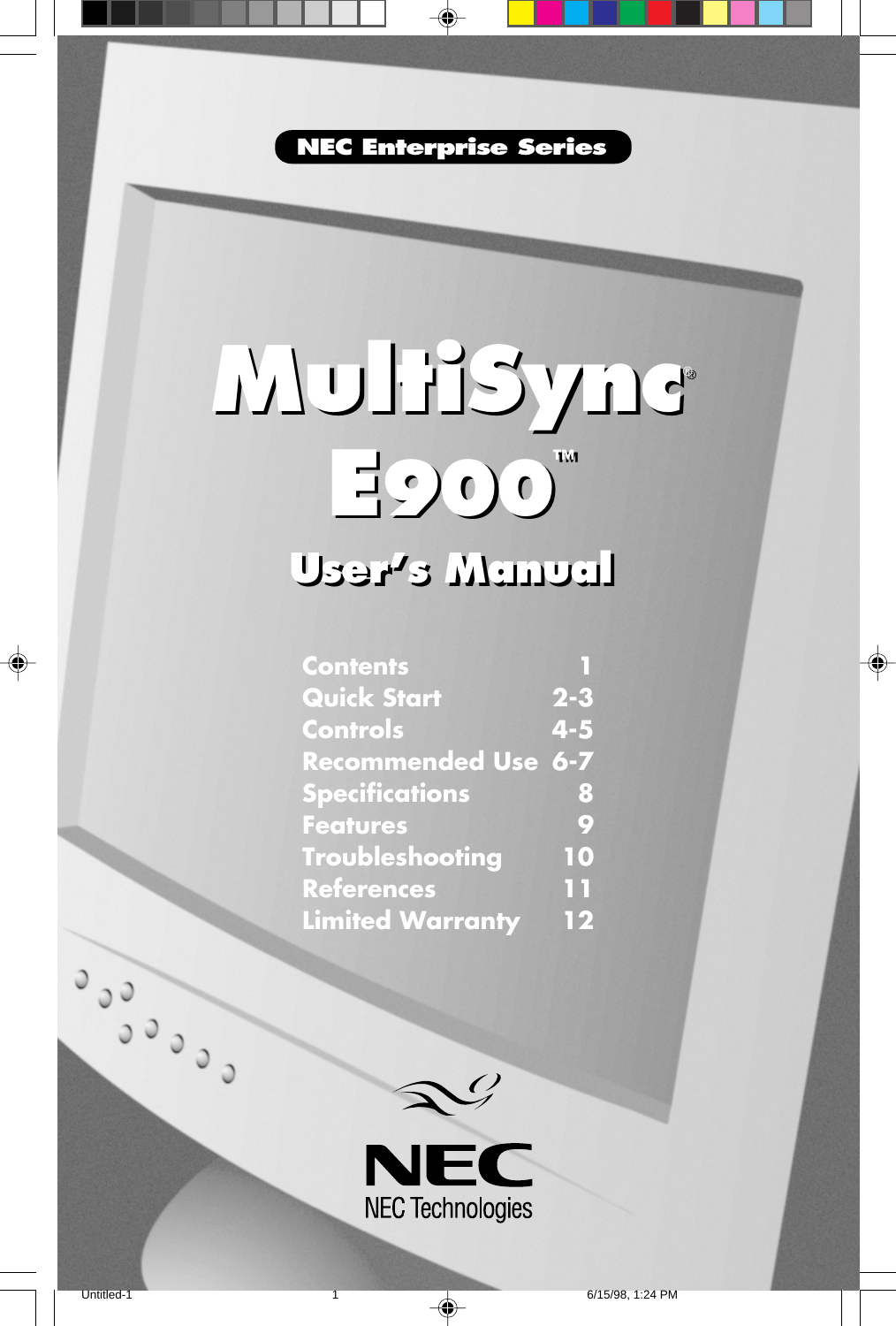

#### **WARNING**



TO PREVENT FIRE OR SHOCK HAZARDS, DO NOT EXPOSE THIS UNIT TO RAIN OR MOISTURE. ALSO, DO NOT USE THIS UNIT'S POLARIZED PLUG WITH AN EXTENSION CORD RECEPTACLE OR OTHER OUTLETS UNLESS THE PRONGS CAN BE FULLY INSERTED.

REFRAIN FROM OPENING THE CABINET AS THERE ARE HIGH VOLTAGE COMPONENTS INSIDE. REFER SERVICING TO QUALIFIED SERVICE PERSONNEL.



#### **CAUTION** RISK OF ELECTRIC SHOCK • DO NOT OPEN



CAUTION: TO REDUCE THE RISK OF ELECTRIC SHOCK, DO NOT REMOVE COVER (OR BACK). NO USER SERVICEABLE PARTS INSIDE. REFER SERVICING TO QUALIFIED SERVICE PERSONNEL.



This symbol warns user that uninsulated voltage within the unit may have sufficient magnitude to cause electric shock. Therefore, it is dangerous to make any kind of contact with any part inside this unit.

This symbol alerts the user that important literature concerning the operation and maintenance of this unit has been included. Therefore, it should be read carefully in order to avoid any problems.

#### **Canadian Department of Communications Compliance Statement**

DOC: This Class B digital apparatus meets all requirements of the Canadian Interference-Causing Equipment Regulations.

Cet appareil numérique de la classe B respecte toutes les exigences du Règlement sur le matériel brouiller du Canada.

C-UL: Bears the C-UL Mark and is in compliance with Canadian Safety Regulations according to C.S.A. 22.2 #950.

Ce produit porte la marque 'C-UL' et se conforme aux règlements de sûrele Canadiens selon CAN/CSA 22.2 No. 950.

#### **FCC Information**

- 1.Use the attached specified cables with the JC-1941UMA color monitor so as not to interfere with radio and television reception.
	- (1) Please use the supplied power cable or equivalent to ensure FCC compliance.
	- (2) Shielded captive type signal cable.

Use of other cables and adapters may cause interference with radio and television reception.

- 2. This equipment has been tested and found to comply with the limits for a Class B digital device, pursuant to part 15 of the FCC Rules. These limits are designed to provide reasonable protection against harmful interference in a residential installation. This equipment generates, uses, and can radiate radio frequency energy, and, if not installed and used in accordance with the instructions, may cause harmful interference to radio communications. However, there is no guarantee that interference will not occur in a particular installation. If this equipment does cause harmful interference to radio or television reception, which can be determined by turning the equipment off and on, the user is encouraged to try to correct the interference by one or more of the following measures:
	- Reorient or relocate the receiving antenna.
	- Increase the separation between the equipment and receiver.
	- Connect the equipment into an outlet on a circuit different from that to which the receiver is connected.
	- Consult your dealer or an experienced radio/TV technician for help.

If necessary, the user should contact the dealer or an experienced radio/television technician for additional suggestions. The user may find the following booklet, prepared by the Federal Communications Commission, helpful: "How to Identify and Resolve Radio-TV Interference Problems." This booklet is available from the U.S. Government Printing Office, Washington, D.C., 20402, Stock No. 004-000-00345-4.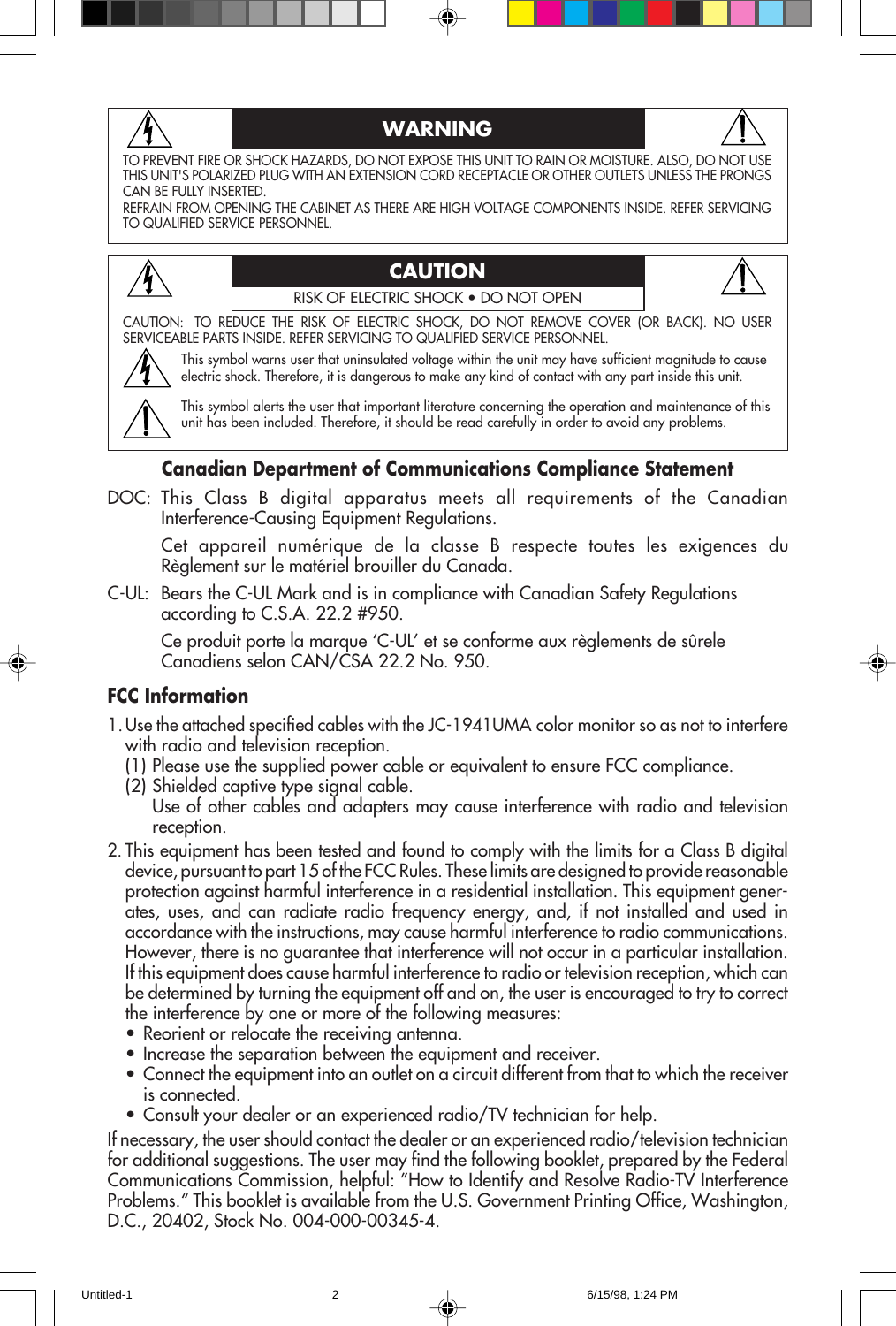## **Contents**

Your new NEC Technologies MultiSync® E Series monitor box\* should contain the following:

- MultiSync E900™ (JC-1941UMA) Monitor with tilt/swivel base
- Power Cord
- Captive Signal Cable
- User's Manual



1

\* Remember to save your original box and packing material to transport or ship the monitor.

Note: You can now register your product on the Internet at http://www.prodreg.com/nec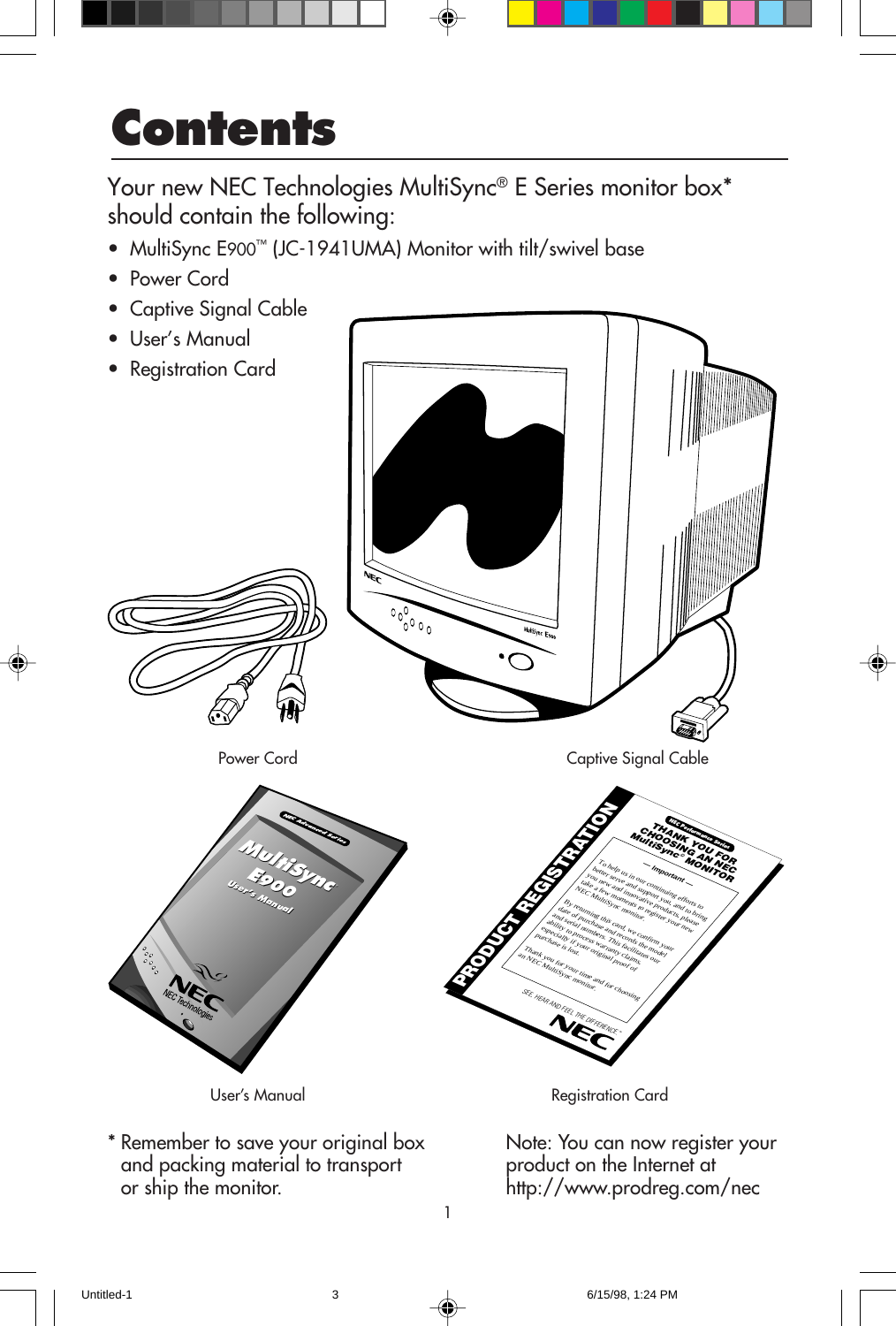# **Quick Start**

To attach the MultiSync® E900™ monitor to your system, follow these instructions:

- 1. Turn off the power to your computer.
- 2. If necessary, install the display card into your system. For more information, refer to the display card manual.
- 3. For the PC: Connect the 15-pin mini D-SUB of the captive signal cable to the connector of the display card in your system (Figure A.1). Tighten all screws.

For the Mac: Connect the MultiSync E900 Macintosh cable adapter (not included) to the monitor connector on the Macintosh (Figure B.1). Attach the 15-pin mini D-SUB end of the captive signal cable to the MultiSync E900 Macintosh cable adapter on the computer (Figure B.1). Tighten all screws.

#### **NOTE: To obtain the MultiSync E900 Macintosh cable adapter, call NEC Technologies at (800) 820-1230.**

- 4. Connect one end of the power cord to the MultiSync E900 monitor and the other end to the power outlet (Figure C.1).
- 5. Turn on the monitor (Figure D.1) and the computer.
- NOTE: If you have any problems, please refer to the **Troubleshooting** section of this User's Manual.



Figure A.1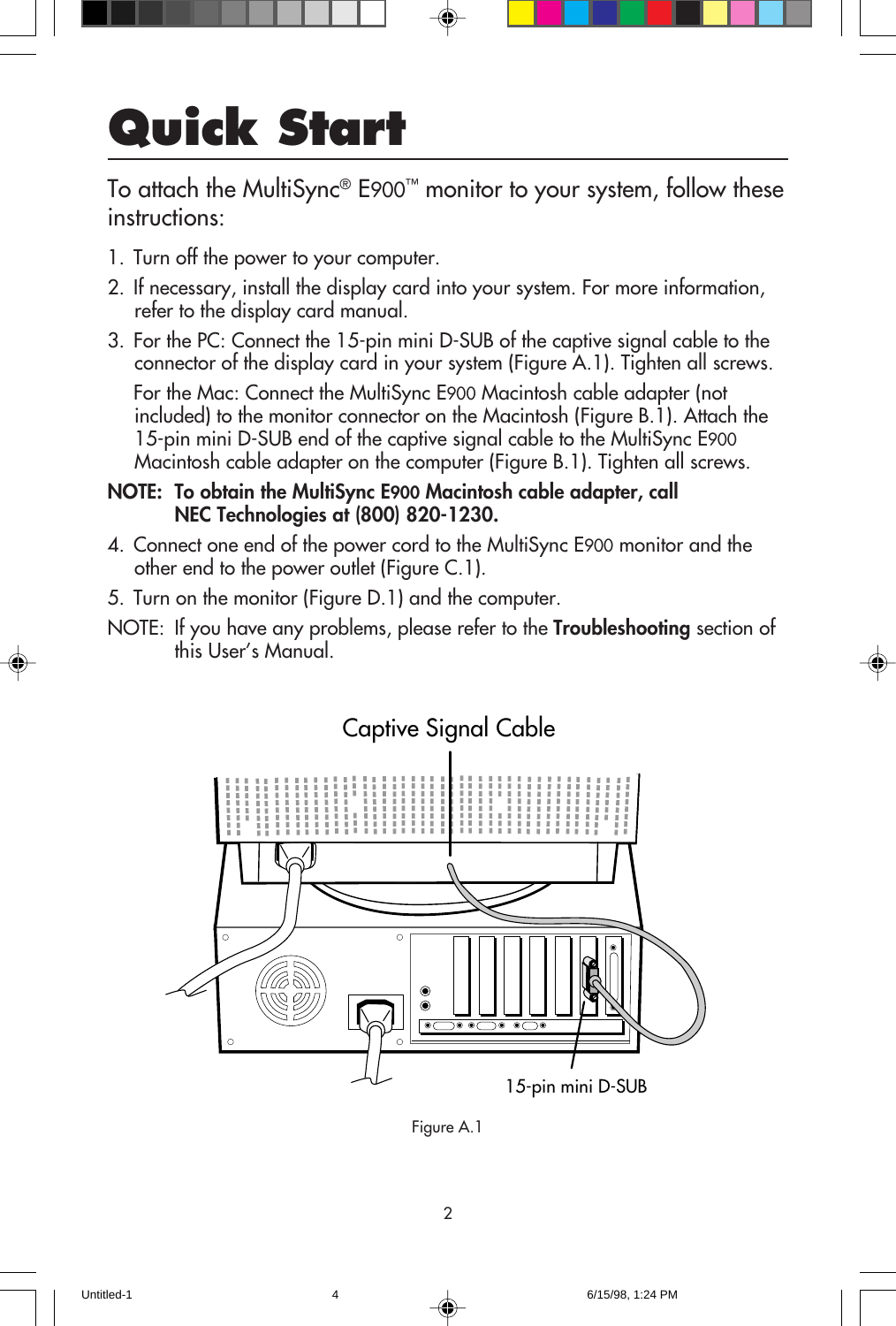

◈

 $\spadesuit$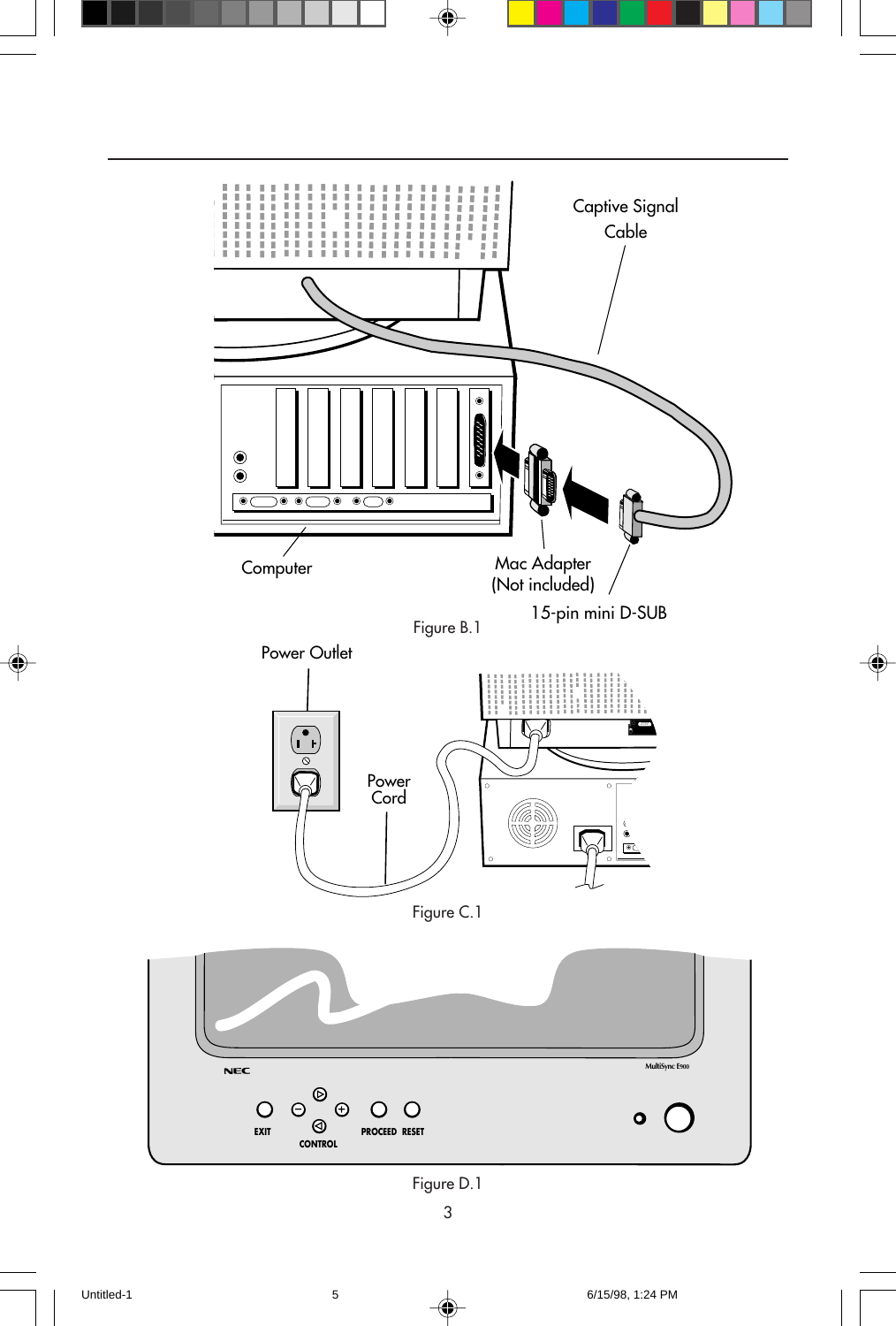# **Controls**

OSM™ (On-Screen Manager) control buttons on the front of the monitor function as follows:

| <b>EXIT</b>                                          | Exits the OSM controls.                                                                                             |
|------------------------------------------------------|---------------------------------------------------------------------------------------------------------------------|
| CONTROL $\blacktriangleleft$ / $\blacktriangleright$ | Moves the highlighted area left/right to select one of the controls.                                                |
| CONTROL $+/-$                                        | Moves the bar in the $+$ or $-$ direction to increase or decrease<br>the adjustment.                                |
| <b>PROCEED</b><br><b>RESET</b>                       | Enters OSM menu and selects icons at the top of the menu.<br>Resets the highlighted control to the factory setting. |

### **Brightness/Contrast Controls**

 $\Box'$  Adjusts the overall image and background screen brightness.

Adjusts the image brightness in relation to the background.

### **Size and Position Controls**

- +<sup>1</sup>→ Moves the image horizontally (left or right).
- $\overrightarrow{C}$  Moves the image vertically (up or down).
- $\overline{H}$  Increases or decreases the horizontal size of the image.
- $\begin{bmatrix} \color{green}\cdot \color{green}\cdot \end{bmatrix}$  Increases or decreases the vertical size of the image.

### **TIT** Geometry Controls

The **Geometry** controls allow you to adjust the curvature or angle of the sides of your display.

- Increases or decreases the curvature of the sides either inward or outward.
- Increases or decreases the curvature of the sides either to the left or right.

Increases or decreases the tilt of the sides either to the left or right.

Increases or decreases the top of the screen to be the same as the bottom.

Rotates the entire display clockwise or counterclockwise

### **Color Control/AccuColor® Control System**

Two color presets select the desired color setting. Each color setting is adjusted at the factory to the stated degree Kelvin.

4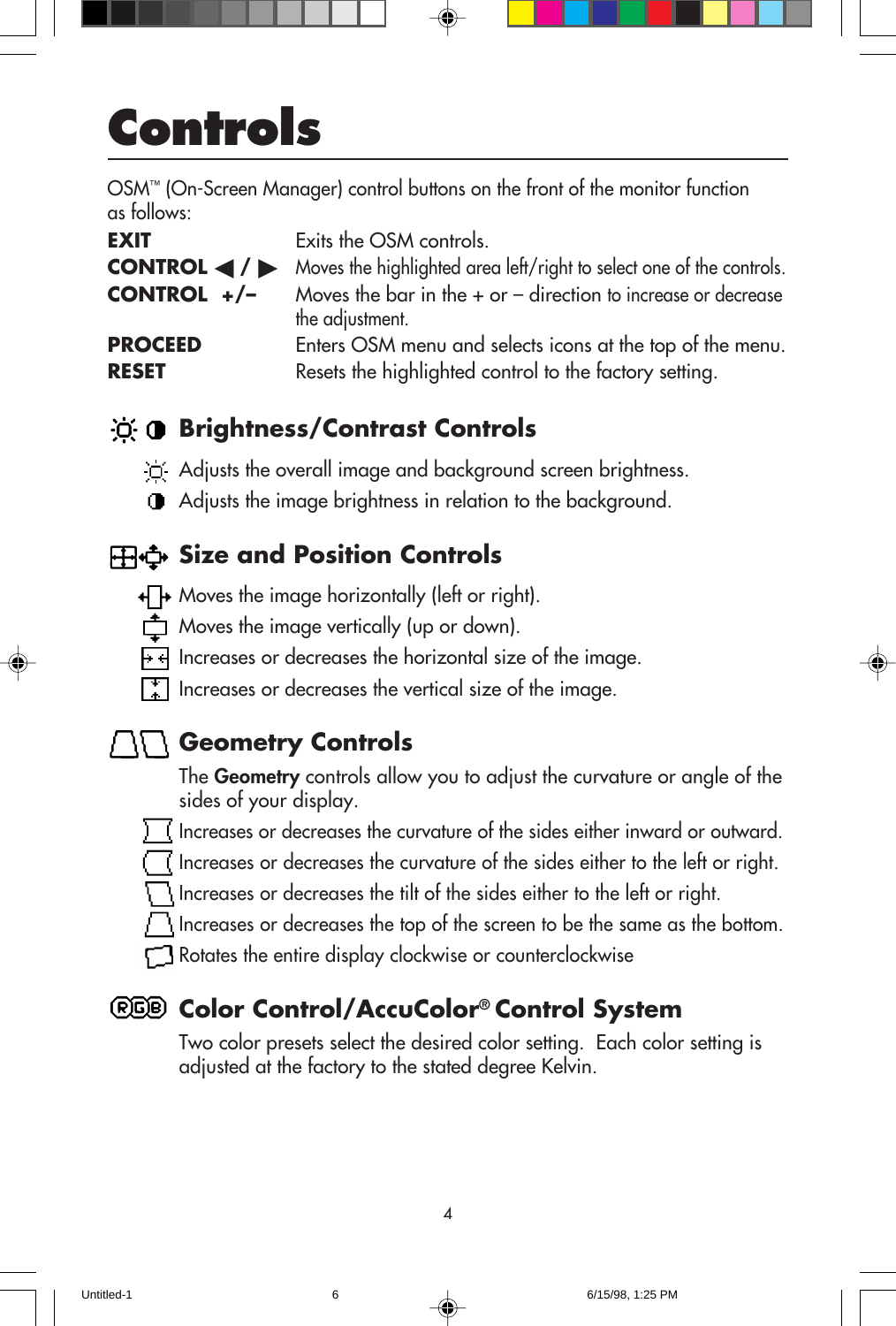### **Tools 1**

**DII** Reduces horizontal moire patterns.

Reduces vertical moire patterns.



### **Tools 2**

**Degauss Control:** Eliminates the buildup of stray magnetic fields that alter the correct scan of the electron beams and affect the purity of the screen colors, focus and convergence. When activated, your screen image will jump and waver a bit as the screen is demagnetized.

**Caution: Please allow a minimum of 20 minutes to elapse between uses of the Degauss Control.**

Indicates the frequency setting of the monitor.

**IPM**™ **System:** On: The IPM System works normally and all stages of energy savings are utilized.

- Off: The Off Mode of the IPM System is not used.
- NOTE: For standard systems and graphics boards, keep the factory setting at **ON**.
- Selecting **ALL RESET** allows you to reset all OSM™ control settings back to the factory settings **except IPM System**. Individual settings can be reset by highlighting the control to be reset and pressing the **RESET** button.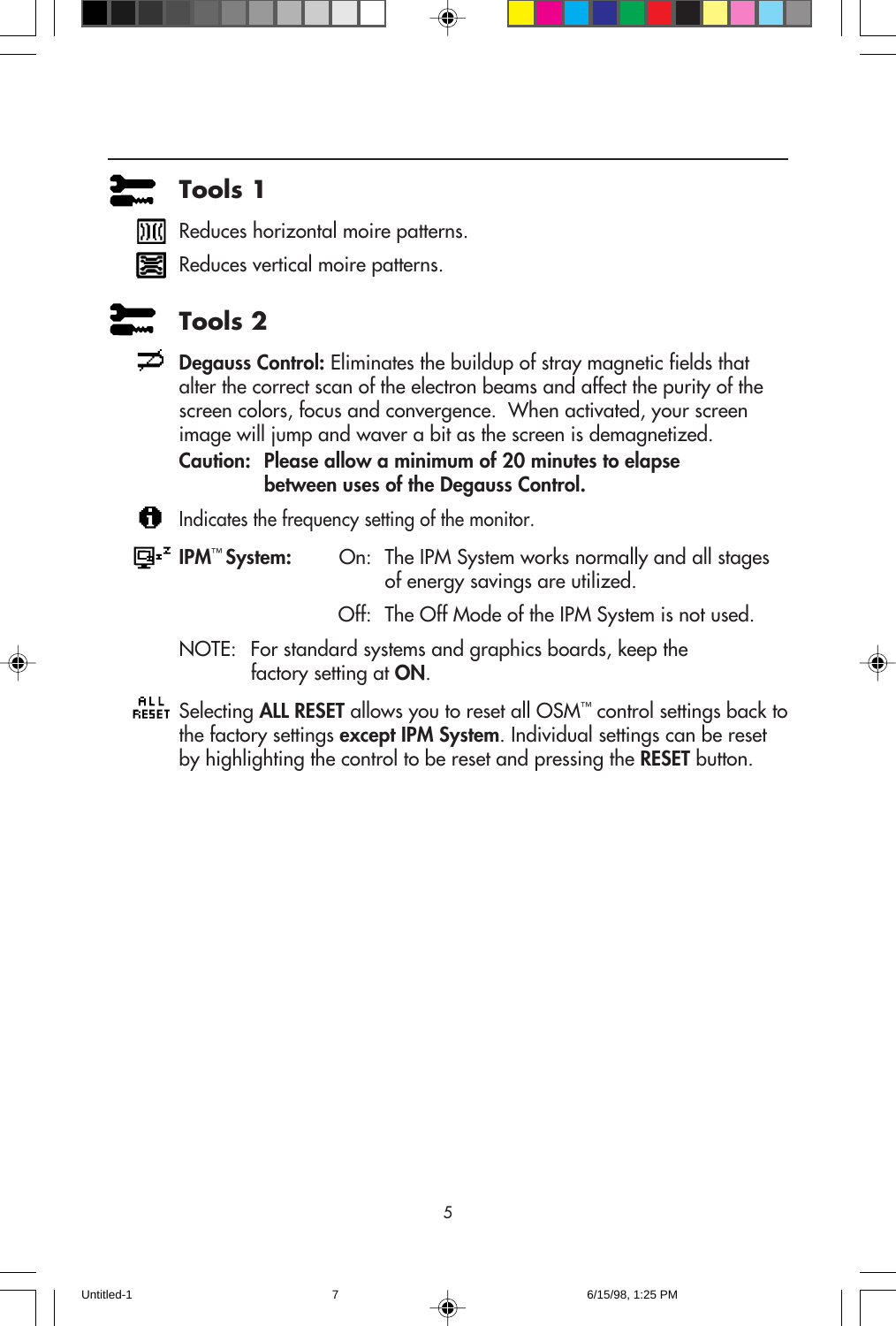# **Recommended Use**

#### **Safety Precautions and Maintenance**



FOR OPTIMUM PERFORMANCE, PLEASE NOTE THE FOLLOWING WHEN SETTING UP AND USING THE MULTISYNC® E900™ COLOR MONITOR:



- **DO NOT OPEN THE MONITOR.** There are no user serviceable parts inside and opening or removing covers may expose you to dangerous shock hazards or other risks. Refer all servicing to qualified service personnel.
- **•** Allow adequate ventilation around the monitor so that heat can properly dissipate. Do not block ventilated openings or place the monitor near a radiator or other heat sources. Do not put anything on top of monitor.
- **•** Do not spill any liquids into the cabinet or use your monitor near water.
- **•** Do not insert objects of any kind into the cabinet slots, as they may touch dangerous voltage points, which can be harmful or fatal or may cause electric shock, fire or equipment failure.
- **•** Do not place any heavy objects on the power cord. Damage to the cord may cause shock or fire.
- **•** Do not place this product on a sloping or unstable cart, stand or table, as the monitor may fall, causing serious damage to the monitor.
- **•** Keep the monitor away from high capacity transformers, electric motors and other devices such as external speakers or fans, which may create strong magnetic fields.
- **•** If possible, position the monitor so that it is facing the east to minimize the effects of the earth's magnetic field.
- **•** Changing the direction of the monitor while it is powered on may cause image discoloration. To correct this, turn the monitor off for 20 minutes before powering it back on.
- **•** When operating the MultiSync E900 with its AC 220-240V worldwide power supply, use a power supply cord that matches the power supply voltage of the AC power outlet being used. The power supply cord you use must have been approved by and comply with the safety standards of your country.
- **•** The power cable connector is the primary means of detaching the system from the power supply. The monitor should be installed close to a power outlet which is easily accessible.
- **•** Handle with care when transporting. Save packaging for transporting.

Immediately unplug your monitor from the wall outlet and refer servicing to qualified service personnel under the following conditions:

- **•** When the power supply cord or plug is damaged.
- **•** If liquid has been spilled, or objects have fallen into the monitor.
- **•** If the monitor has been exposed to rain or water.
- **•** If the monitor has been dropped or the cabinet damaged.
- **•** If the monitor does not operate normally by following operating instructions.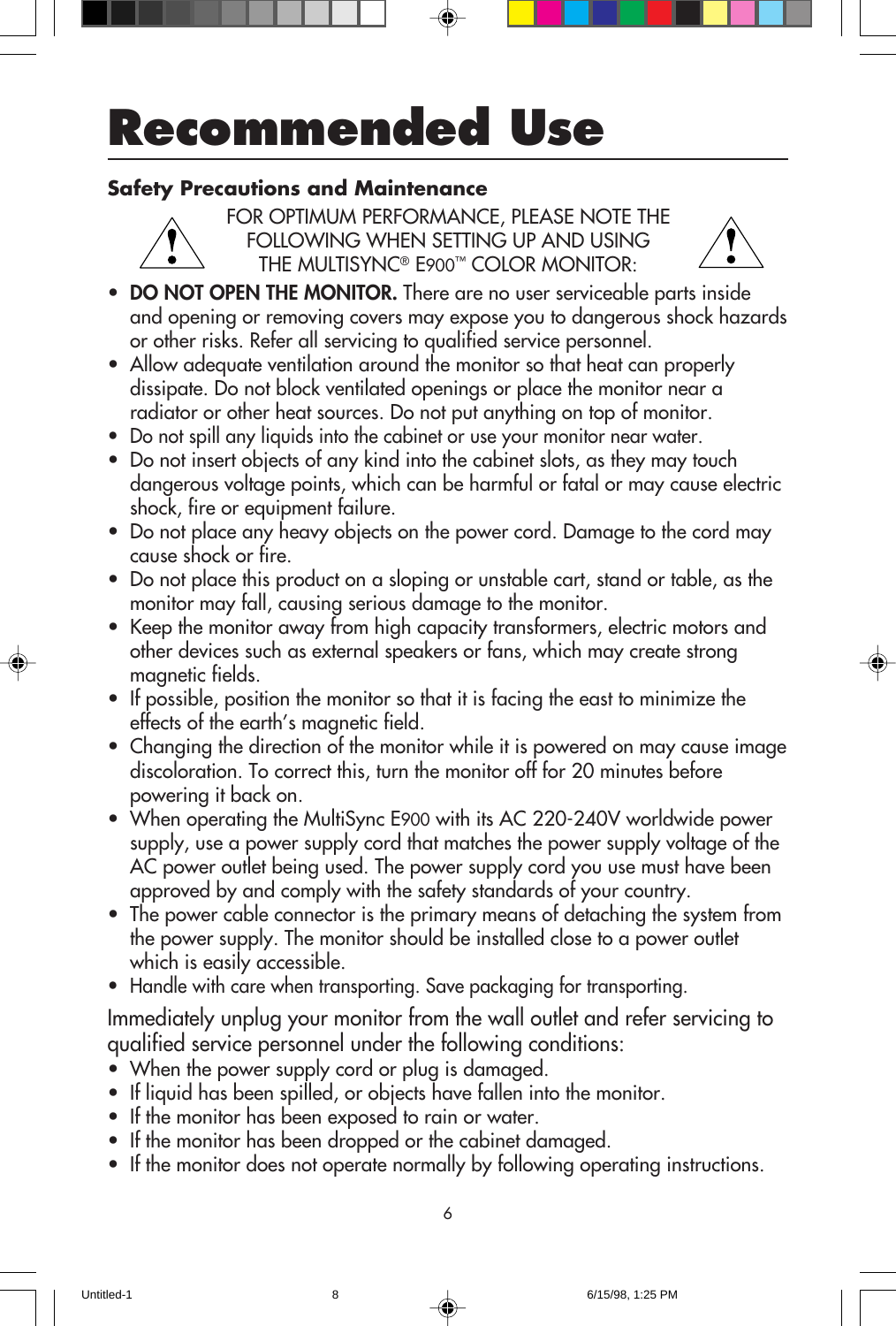

CORRECT PLACEMENT AND ADJUSTMENT OF THE MONITOR CAN REDUCE EYE, SHOULDER AND NECK FATIGUE. CHECK THE FOLLOWING WHEN YOU POSITION THE MONITOR:





- **•** Adjust the monitor height so that the top of the screen is at or slightly below eye level. Your eyes should look slightly downward when viewing the middle of the screen.
- **•** Position your monitor no closer than 12 inches and no further away than 28 inches from your eyes. The optimal distance is 18 inches.
- **•** Rest your eyes periodically by focusing on an object at least 20 feet away. Blink often.
- **•** Position the monitor at a 90° angle to windows and other light sources to minimize glare and reflections. Adjust the monitor tilt so that ceiling lights do not reflect on your screen.
- **•** If reflected light makes it hard for you to see your screen, use an anti-glare filter.
- **•** Clean your monitor regularly. Use a lint-free, non-abrasive cloth and a non-alcohol, neutral, non-abrasive cleaning solution or glass cleaner to minimize dust.
- **•** Adjust the monitor's brightness and contrast controls to enhance readability.
- **•** Use a document holder placed close to the screen.
- **•** Position whatever you are looking at most of the time (the screen or reference material) directly in front of you to minimize turning your head while you are typing.
- **•** Get regular eye checkups.

For more detailed information on setting up a healthy work environment, call NEC at (800) 820-1230, NEC FastFacts™ information at (800) 366-0476 and request document #900108 or write the American National Standard for Human Factors Engineering of Visual Display Terminal Workstations – ANSI-HFS Standard No. 100-1988 – The Human Factors Society, Inc. P.O. Box 1369, Santa Monica, California 90406.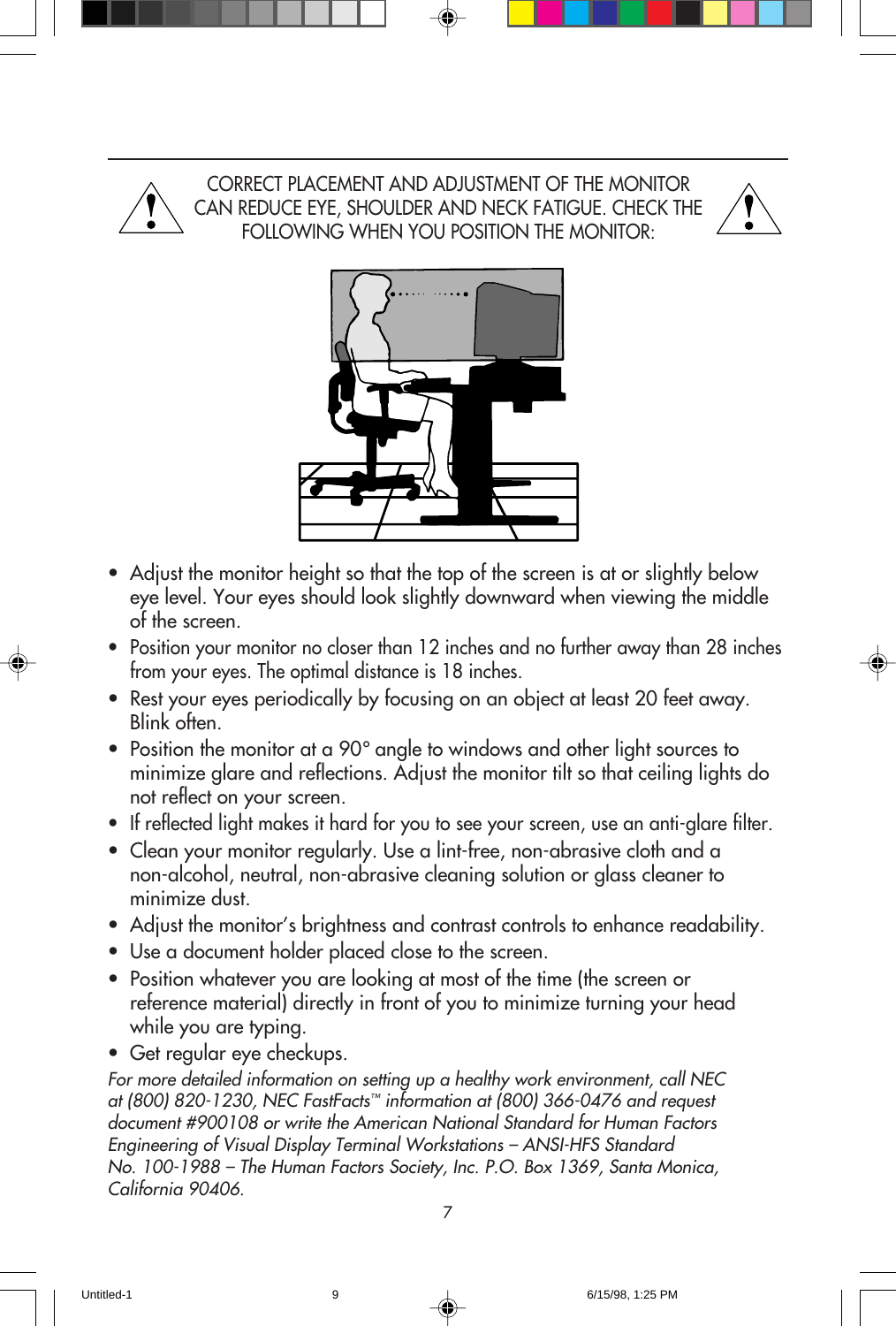# **Specifications**

| <b>Monitor</b><br><b>Specifications</b>                                                                                                  | MultiSync® E900™<br><b>Monitor</b>                                                                                                                                                                           | <b>Notes</b>                                                                                                                                                                                         |
|------------------------------------------------------------------------------------------------------------------------------------------|--------------------------------------------------------------------------------------------------------------------------------------------------------------------------------------------------------------|------------------------------------------------------------------------------------------------------------------------------------------------------------------------------------------------------|
| Picture Tube<br>Diagonal:<br>Viewable Image Size:<br>Radius:                                                                             | 19 inch<br>18.0 inch<br>1330 mm                                                                                                                                                                              | 90° deflection, 0.28 mm trio dot pitch,<br>medium short persistence phosphor,<br>multi-layered, anti-static screen coating,<br>semi-tint screen, Invar Shadow Mask and<br>OptiClear® screen surface. |
| Video:<br>Input Signal<br>Sync:                                                                                                          | ANALOG 0.7 Vp-p/75 Ohms<br>Separate sync. TTL Level<br>Horizontal sync. Positive/Negative<br>Vertical sync. Positive/Negative<br>Composite sync. (Positive/Negative) (TTL Level)                             |                                                                                                                                                                                                      |
| Analog input:<br><b>Display Colors</b>                                                                                                   | Unlimited number of Colors                                                                                                                                                                                   | Depends on display card used.                                                                                                                                                                        |
| Horizontal:<br>Synchronization<br>Vertical:<br>Range                                                                                     | 31 kHz to 92 kHz<br>55 Hz to 120 Hz                                                                                                                                                                          | Automatically<br>Automatically                                                                                                                                                                       |
| <b>Resolutions Supported</b><br>Resolution based on horizontal and<br>vertical frequencies only                                          | 640 x 480 @ 55 to 120 Hz<br>800 x 600 @ 55 to 120 Hz<br>832 x 624 @ 55 to 120 Hz<br>1024 x 768 @ 55 to 112 Hz<br>1280 x 1024 @ 55 to 85 Hz  NEC cites recommended resolution at<br>1600 x 1200 @ 55 to 73 Hz | Some systems may not support<br>all modes listed.<br>85 Hz for optimal display performance                                                                                                           |
| Horizontal:<br>Active Display Area<br>Vertical:<br>(Factory Setting)                                                                     | 356 mm/14.0 inches<br>267 mm/10.5 inches                                                                                                                                                                     | Dependent upon signal timing used,<br>and does not include border area.                                                                                                                              |
| Active Display Area<br>(Full Scan)                                                                                                       | 360 mm/14.2 inches<br>270 mm/10.6 inches                                                                                                                                                                     | Dependent upon signal timing used,<br>and does not include border area.                                                                                                                              |
| Power Supply                                                                                                                             | AC 100 - 120 V/220 - 240 V@, 50/60 Hz                                                                                                                                                                        |                                                                                                                                                                                                      |
| <b>Current Rating</b>                                                                                                                    | 2.0A @ 100 - 120 V/1.0A@ 220-240 V                                                                                                                                                                           |                                                                                                                                                                                                      |
| <b>Dimensions</b>                                                                                                                        | 447 mm (W) x 462 mm (H) x 479 mm (D)<br>17.6 inches (W) x 18.2 inches (H) x 18.9 inches (D)                                                                                                                  |                                                                                                                                                                                                      |
| Weight                                                                                                                                   | 23.5 kg<br>51.8 lbs                                                                                                                                                                                          |                                                                                                                                                                                                      |
| <b>Environmental Considerations</b><br><b>Operating Temperature:</b><br>Humidity:<br>Feet:<br>Storage Temperature:<br>Humidity:<br>Feet: | $0^{\circ}$ C to +35 $^{\circ}$ C<br>30% to 80%<br>0 to 10,000 Feet<br>$-20^{\circ}$ C to $+60^{\circ}$ C<br>10% to 90%<br>0 to 45,000 Feet                                                                  |                                                                                                                                                                                                      |

⊕

NOTE: Technical specifications are subject to change without notice.

8

◈

⊕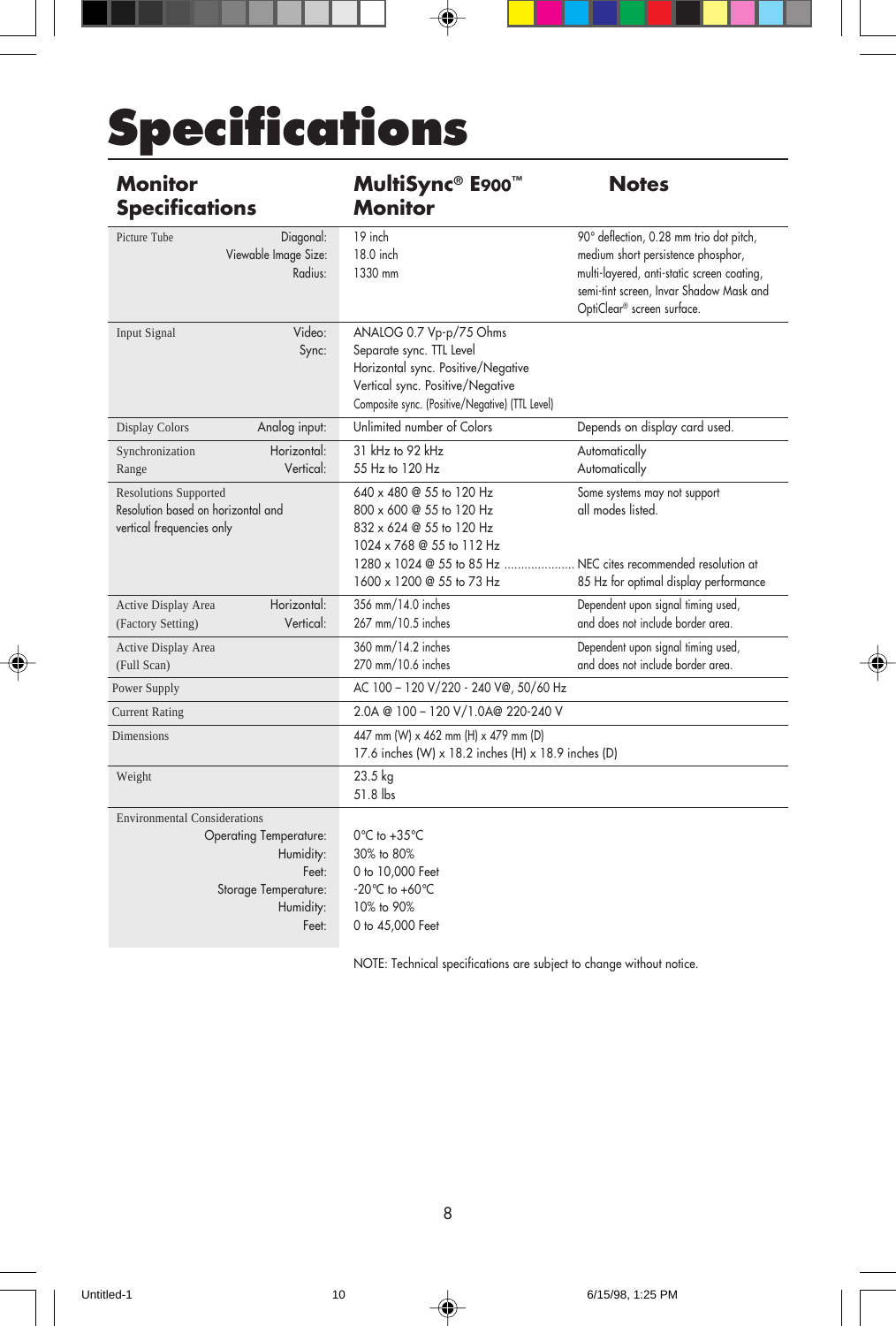## **Features**

**OptiClear® Screen Surface:** Reduces reflection and glare and increases contrast without sacrificing focus level, clarity or brightness. Along with the flat square technology CRT, a high contrast screen with 0.28 mm trio dot pitch delivers crisp, clean text and graphics.

**Invar Shadow Mask:** Holes in the thin metal sheet behind the glass of the CRT surface correspond to each phosphor dot on the inner surface of the CRT's faceplate, allowing the correct electron beam (red, green, blue) to hit the correct color phosphor for improved focus, brightness and color.

**Dual Dynamic Beam Focus:** Provides precise, continuous focus adjustments of the electron beams and optimum image quality, even to the far edges of the screen.

**AccuColor® Control System:** Allows you to change between two color settings on your display to match your personal preference.

**OSM™ (On-Screen Manager) Controls:** Allow you to quickly and easily adjust all elements of your screen image via simple to use on-screen menus.

**ErgoDesign® Features:** Enhance human ergonomics to improve the working environment, protect the health of the user and save money. Examples include OSM controls for quick and easy image adjustments, tilt/swivel base for preferred angle of vision and compliance with MPRII guidelines for lower emissions.

**Plug and Play:** The Microsoft**®** solution with the Windows**®**95 operating system facilitates setup and installation by allowing the monitor to send its capabilities (such as screen size and resolutions supported) directly to your computer, automatically optimizing display performance.

**IPM™ (Intelligent Power Manager) System:** Provides innovative power-saving methods that allow the monitor to shift to a lower power consumption level when on but not in use, saving two-thirds of your monitor energy costs, reducing emissions and lowering the air conditioning costs of the workplace.

**Reduced Magnetic Field™ Technology:** Reduces magnetic and alternating electric field emissions and static electricity, addressing ergonomic concerns regarding potential risks from extended computer monitor use.

**Multiple Frequency Technology:** Automatically adjusts monitor to the display card's scanning frequency, thus displaying the resolution required.

**FullScan™ Capability:** Allows you to use the entire screen area in most resolutions, significantly expanding image size.

OSM Display Screen Copyright 1998 by NEC Technologies, Inc.

9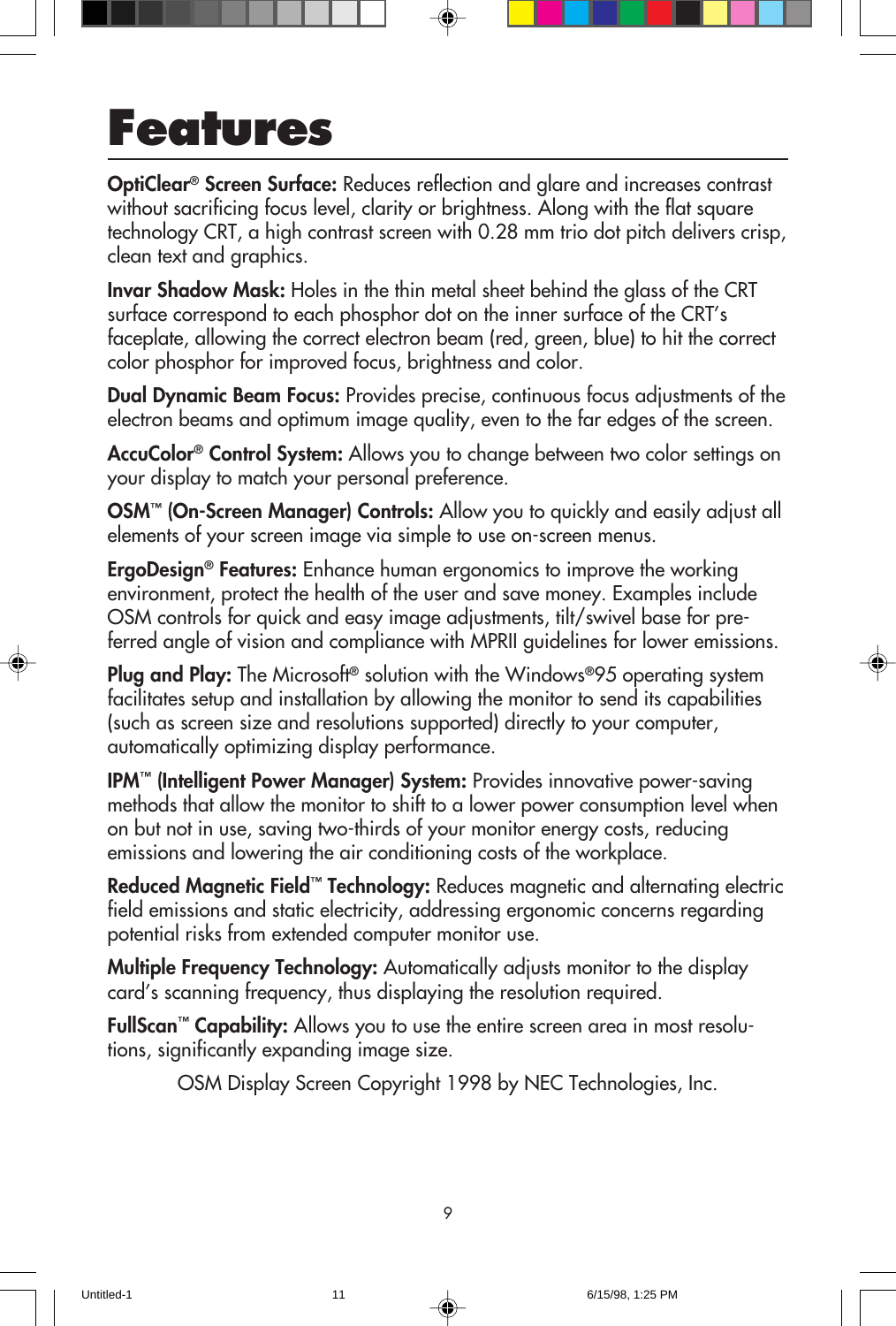# **Troubleshooting**

#### **No picture**

- Display card should be completely seated in its slot.
- Power Button and computer power switch should be in the ON position.
- Signal cable should be completely connected to display card/computer.
- Check connector for bent or pushed-in pins.

#### **Image is scrolling or unstable**

- Signal cable should be completely attached to the computer.
- Check pin assignments and signal timings of the monitor and your display card with respect to recommended timings and pin assignments.
- If the Macintosh cable adapter is used, check for prior connection or make sure the display card is Macintosh compatible and that the card is properly seated in the computer.

**LED on monitor is not lit** (no green, orange, yellow color can be seen)

• Power Switch should be in the ON position and power cord should be connected.

#### **Picture is fuzzy or color looks blotchy**

- Adjust Brightness and Contrast Controls.
- Access the Degauss Control through OSM™ controls. Activate the Degauss Control.
	- CAUTION: A minimum interval of 20 minutes should elapse before the Deguass Control is used a second time when not switching between modes.

#### **Picture bounces or a wavy pattern is present in the picture**

- Move electrical devices that may be causing electrical interference away from the monitor.
- See inside cover of User's Manual for FCC information.

#### **Edges of the display image are not square**

- Use the OSM Geometry Controls to straighten the edges.
- If possible, position the front of the monitor facing east.

#### **Display image is not centered, too small, or too large**

• Use the OSM Size and Position Controls to adjust the image.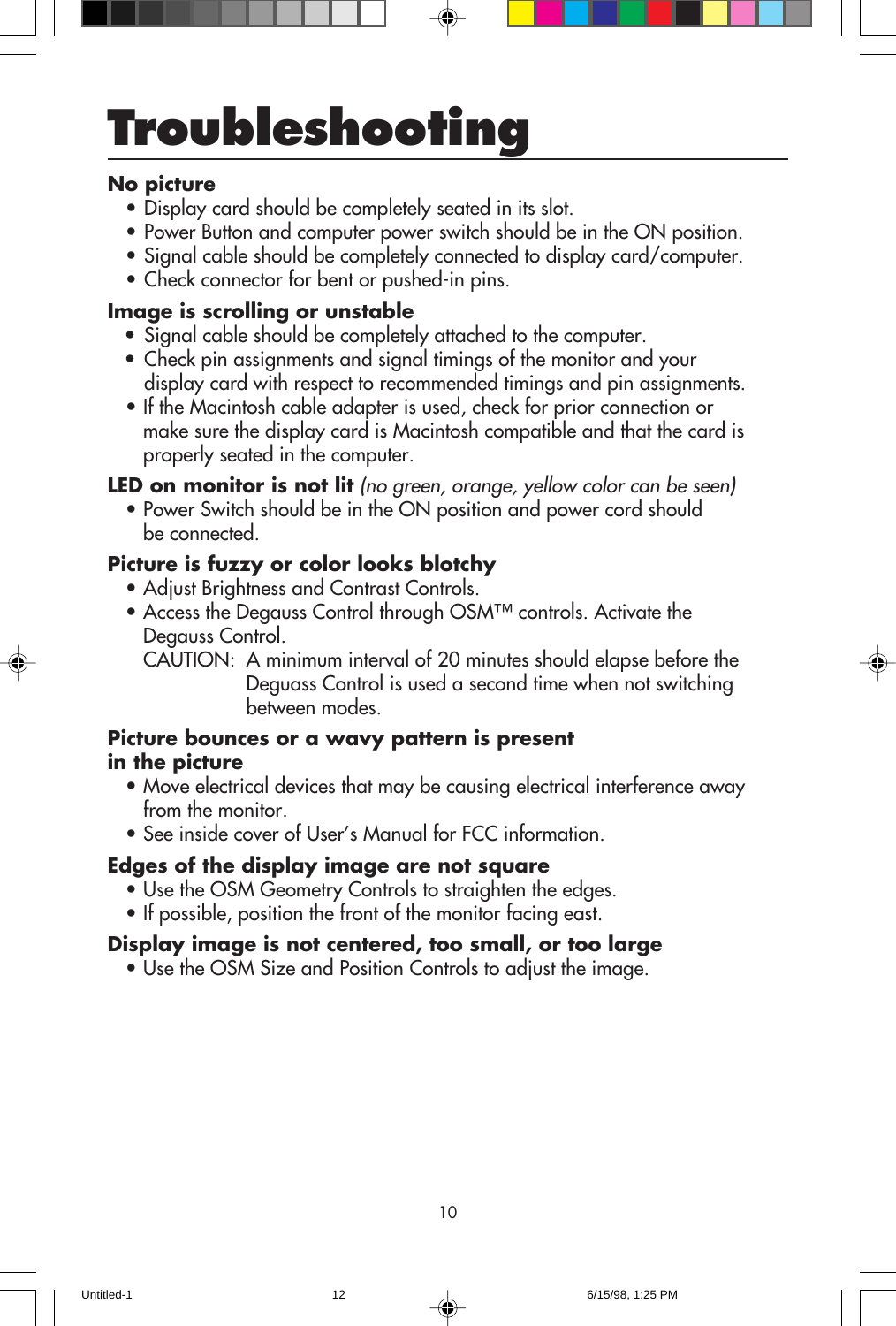# **References**

### **• BBS (978) 635-4706**

NEC Technologies' Remote Bulletin Board System is an electronic service accessible with your system and a modem. Communication parameters are: 300/1200/2400/9600/14.4k/28.8k bps, no parity, 8-data bits, 1 stop bit

#### **• Customer Service/ Technical Support (800) 632-4662 Fax (978) 635-4298**

#### **• Electronic Channels:**

Internet e-mail: tech-support@nectech.com Internet ftp site: ftp.nectech.com CompuServe: go NECTECH World Wide Web: http://www.nec.com

| • FastFacts $T^M$ Information | (800) 366-0476                                                                                           |                  |
|-------------------------------|----------------------------------------------------------------------------------------------------------|------------------|
| <b>INFORMATION</b>            | <b>DESCRIPTION</b>                                                                                       | <b>DOCUMENT#</b> |
| MultiSync® E900™ monitor      | Detailed monitor information                                                                             | 194101           |
| Glossary                      | Definition of terms related<br>to functions, features and<br>installation of the<br>MultiSync monitor    | 900203           |
| More Information              | Names and addresses of<br>other groups involved in<br>standards and features of<br>the MultiSync monitor | 900204           |
| <b>Macintosh Connection</b>   | Detailed information on<br>connecting the MultiSync<br>monitor to a Macintosh                            | 153006           |
| Healthy Work Environment      | Detailed information on<br>setting up a healthy work<br>environment                                      | 900108           |
| • Literature & Sales Info     | (800) NEC-INFO [(800) 632-4636]                                                                          |                  |
| • MultiSync Fulfillment       | (800) 820-1230<br>[For software & accessories]                                                           |                  |
| • TeleSales                   | (800) 284-4484                                                                                           |                  |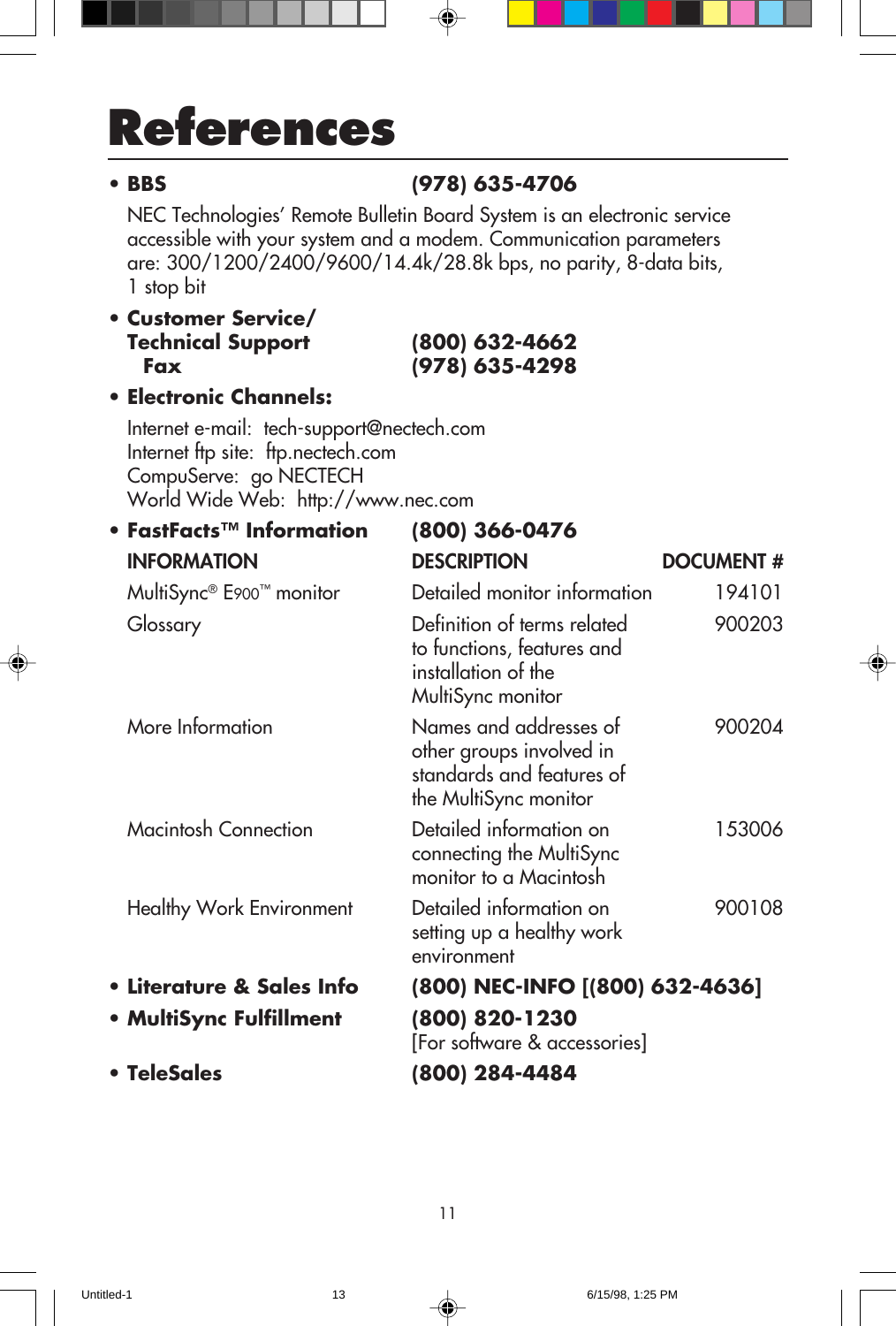# **Limited Warranty**

NEC Technologies, Inc. (hereinafter "NECTECH"), warrants this Product to be free from defects in material and workmanship and, subject to the conditions set forth below, agrees to repair or replace any part of the enclosed unit which proves defective for a period of three (3) years from the date of first consumer purchase. Spare parts are warranted for ninety (90) days.

This warranty gives you specific legal rights and you may also have other rights which vary from state to state. This warranty is limited to the original purchaser of the Product and is not transferable. This warranty covers only NECTECH-supplied components. Service required as a result of third party components is not covered under this warranty. In order to be covered under this warranty, the Product must have been purchased in the U.S.A. or Canada by the original purchaser. This warranty only covers Product distribution in the U.S.A. or Canada by NECTECH. Any use or installation outside the U.S.A. or Canada will void this warranty. Proof of Purchase will be required by NECTECH to substantiate date of purchase. Such proof of purchase must be an original bill of sale or receipt containing name and address of seller, purchaser, and the serial number of the product.

It shall be your obligation and expense to have the Product shipped, freight prepaid, or delivered to the authorized reseller from whom it was purchased or other facility authorized by NECTECH to render the services provided hereunder in either the original package or a similar package affording an equal degree of protection. All Products returned to NECTECH for service MUST have prior approval, which may be obtained by calling 1-800-632-4662. The Product shall not have been previously altered, repaired, or serviced by anyone other than a service facility authorized by NECTECH to render such service, the serial number of the product shall not have been altered or removed. In order to be covered by this warranty the Product shall not have been subjected to displaying of fixed images for long periods of time resulting in image persistence (afterimage effects), accident, misuse or abuse or operated contrary to the instructions contained in the User's Manual. Any such conditions will void this warranty.

NECTECH SHALL NOT BE LIABLE FOR DIRECT, INDIRECT, INCIDENTAL, CONSEQUENTIAL, OR OTHER TYPES OF DAMAGES RESULTING FROM THE USE OF ANY NECTECH PRODUCT OTHER THAN THE LIABILITY STATED ABOVE. THESE WARRANTIES ARE IN LIEU OF ALL OTHER WARRANTIES EXPRESS OR IMPLIED, INCLUDING, BUT NOT LIMITED TO, THE IMPLIED WARRANTIES OF MERCHANTABILITY OR FITNESS FOR A PARTICULAR PURPOSE. SOME STATES DO NOT ALLOW THE EXCLUSION OF IMPLIED WARRANTIES OR THE LIMITATION OR EXCLUSION OF LIABILITY FOR INCIDENTAL OR CONSEQUENTIAL DAMAGES SO THE ABOVE EXCLUSIONS OR LIMITATIONS MAY NOT APPLY TO YOU.

This Product is warranted in accordance with the terms of this limited warranty. Consumers are cautioned that Product performance is affected by system configuration, software, the application, customer data, and operator control of the system, among other factors. While NECTECH Products are considered to be compatible with many systems, specific functional implementation by the customers of the Product may vary. Therefore, suitability of a Product for a specific purpose or application must be determined by consumer and is not warranted by NECTECH.

For the name of your nearest authorized NECTECH service facility, contact NECTECH at 1-800-632-4662.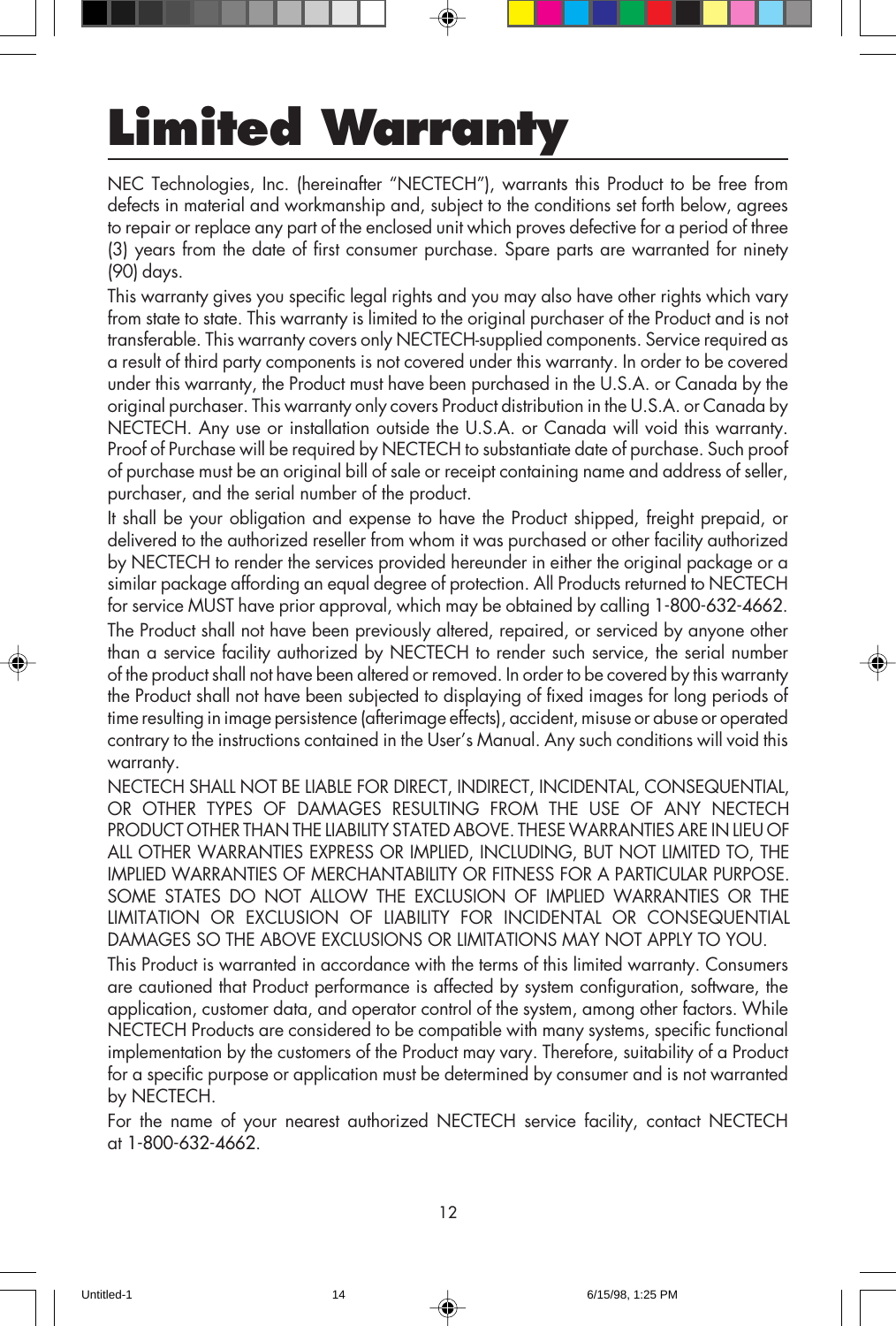### **Notes**

◈

 $\color{black}\blacklozenge$